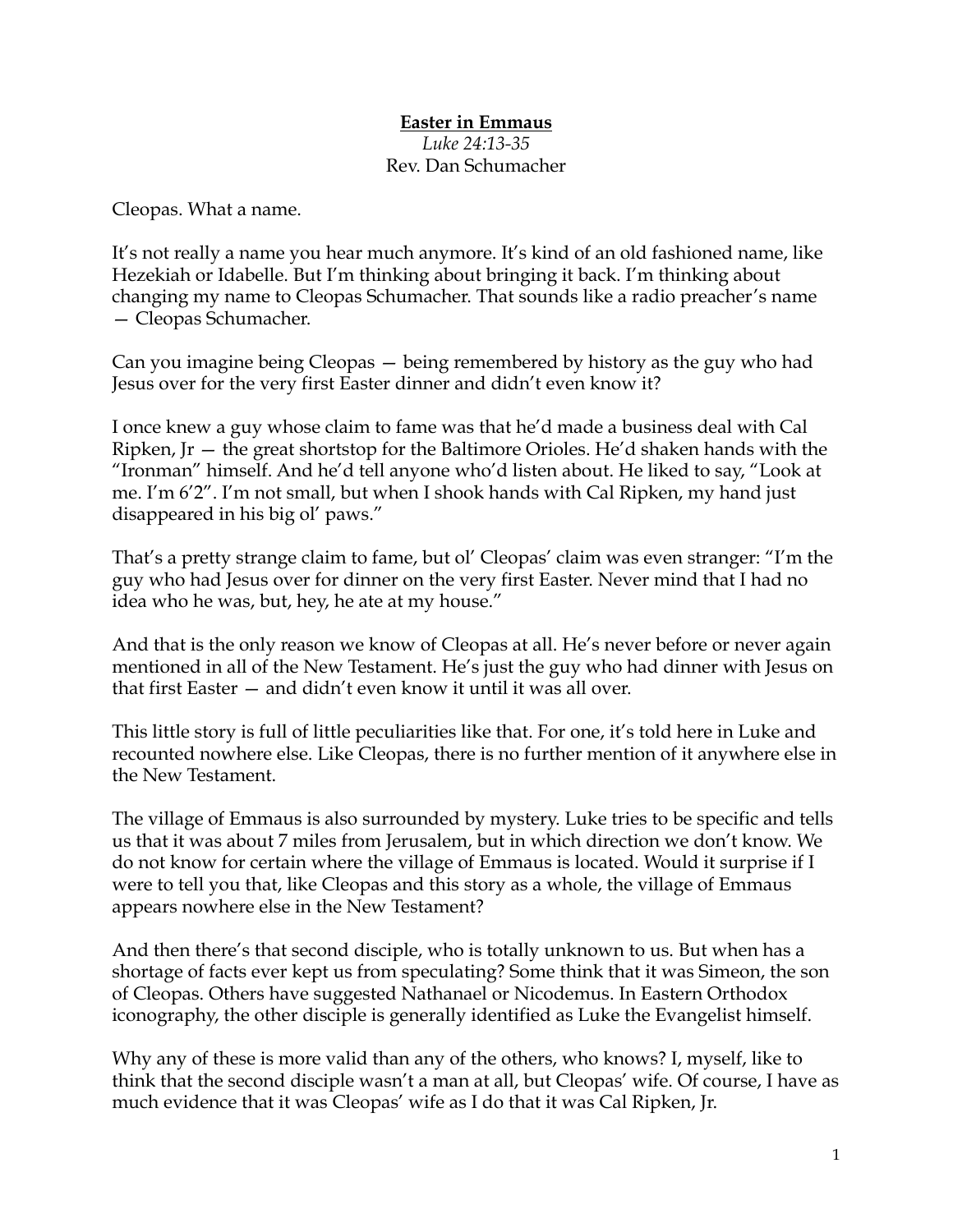But all these uncertainties aside, this little story lives on in scripture and in the memory of believers, because it feels so real to our own experiences of the risen Christ.

How many times have we entertained Jesus unawares? How many times was it only after the fact that we realized Christ had been present — at that meal, in that situation, in that hospital room?

Afterwards, the couple from Emmaus must have looked at each other and asked themselves, "How much did we embarrass ourselves? What *did* we say? Did we say anything offensive? Why didn't we notice he was right there?"

On Easter Sunday afternoon, these two dejected, disillusioned disciples were walking home down a dusty road: their chins on their chests, their eyes blank, they faces empty, too stunned still to think clearly.

They wish they could go back to the life they had before they met Jesus, but they know it will never be the same. Maybe things will be simpler now. The disciples never could keep up with Jesus. It crossed their minds that it will be easier to love a memory than to follow Jesus.

They don't even hear his footsteps. Jesus joins them incognito. Luke says that "their eyes were kept from recognizing him" (24:16). He asked what they've been talking about. They can hardly believe he doesn't know: "What hole did you just crawl out of? How can you not know what's been going on?"

They explain to the uninformed stranger that a prophet has been executed. Jesus was gracious in all that he did. He spoke as no one has ever spoke. He lived and loved like no one else. When they were with him they not only *felt* better, they wanted to *be* better.

They tell the stranger that Jesus' death is the death of their hopes.

But Jesus isn't dead. He's standing in the middle of the road looking back at them, wondering how they can be so dense: "You haven't been paying attention."

And like a good Baptist preacher, he pulls out his Bible — and starting with the Moses and plowing on through all the prophets, he lays it all out for them. He leads the very first Sunday School class right there in the middle of that dusty road… and they still don't get it. Jesus himself leads the Bible study, and nothing happens. This story ought to be a source of great comfort for anyone who has ever led Bible study where someone's eyes glazed over.

When they arrive at the couple's home, they invite him to stay for supper. Jesus volunteers to say grace and the strangest thing happens: the stranger is suddenly in charge. This house may not belong to Jesus, but the supper does.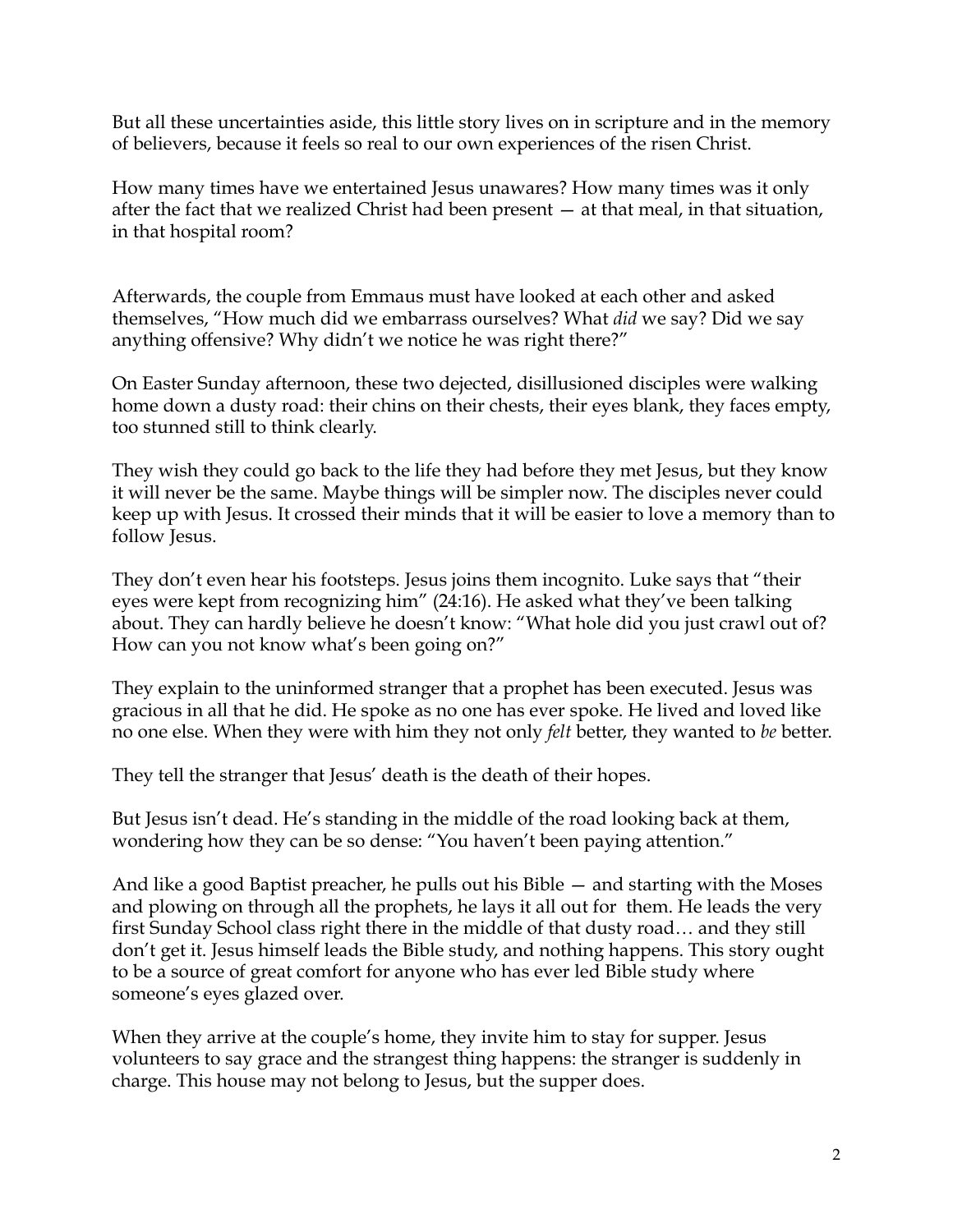He takes the bread, blesses it, breaks it, and gives it to them — and, suddenly, their eyes were opened and they recognized him. They see that Jesus is with them, and then he's gone. They get just a glimpse (Brett Younger, "If God is Here," *The Broadway Pulpit*, April 6, 2008).

It's interesting, isn't it, that the moment of revelation isn't when Jesus taught scripture, but when he broke bread?

In that moment, did his form change back to the Jesus they would recognize? Luke doesn't say so.

Was there a flash of light and he was transfigured before them, like on that mountain top? Luke doesn't say so.

Were the heavens torn open and did a dove descend upon him? Luke doesn't say so.

Did a neon sign with "Jesus" and an arrow pointing down at him appear over him and flash on and off? Luke doesn't say so.

What Luke says is that they realized they were in the presence of the risen Christ when he took a loaf of bread, blessed it, broke it, and gave it to them.

"Took… blessed… broke… gave…" It is the exact thing he did before he fed the fivethousand (9:16). How many times, I wonder, had the disciples watched Jesus do that simple task? How many times had they watched his hands take bread, bless it, break it, and give it?

It wasn't a flash of light and the heavens weren't torn open. There was no dove descending, no transfiguration, no neon sign — just watching him take, bless, break, and give a loaf of bread.

It wasn't at the Temple in Jerusalem, but at the dinner table… in some no name village… with a couple of disciples who are only remembered because they *did not* know they were eating with Jesus.

Haven't you ever had that experience? Haven't you ever gathered around the table with family and friends, or even strangers, only to realize half way through the meal that Jesus was there, too? The scales fell off your eyes, your heart burned within you, and you suddenly realized that you had been on holy ground?

Haven't you ever had that experience?

I have.

I was probably around twenty-years old the first time I took a group of junior college students to a little village outside of Juarez, Mexico for a medical mission trip. The junior college we were a part of had a nursing program, so each winter we recruited a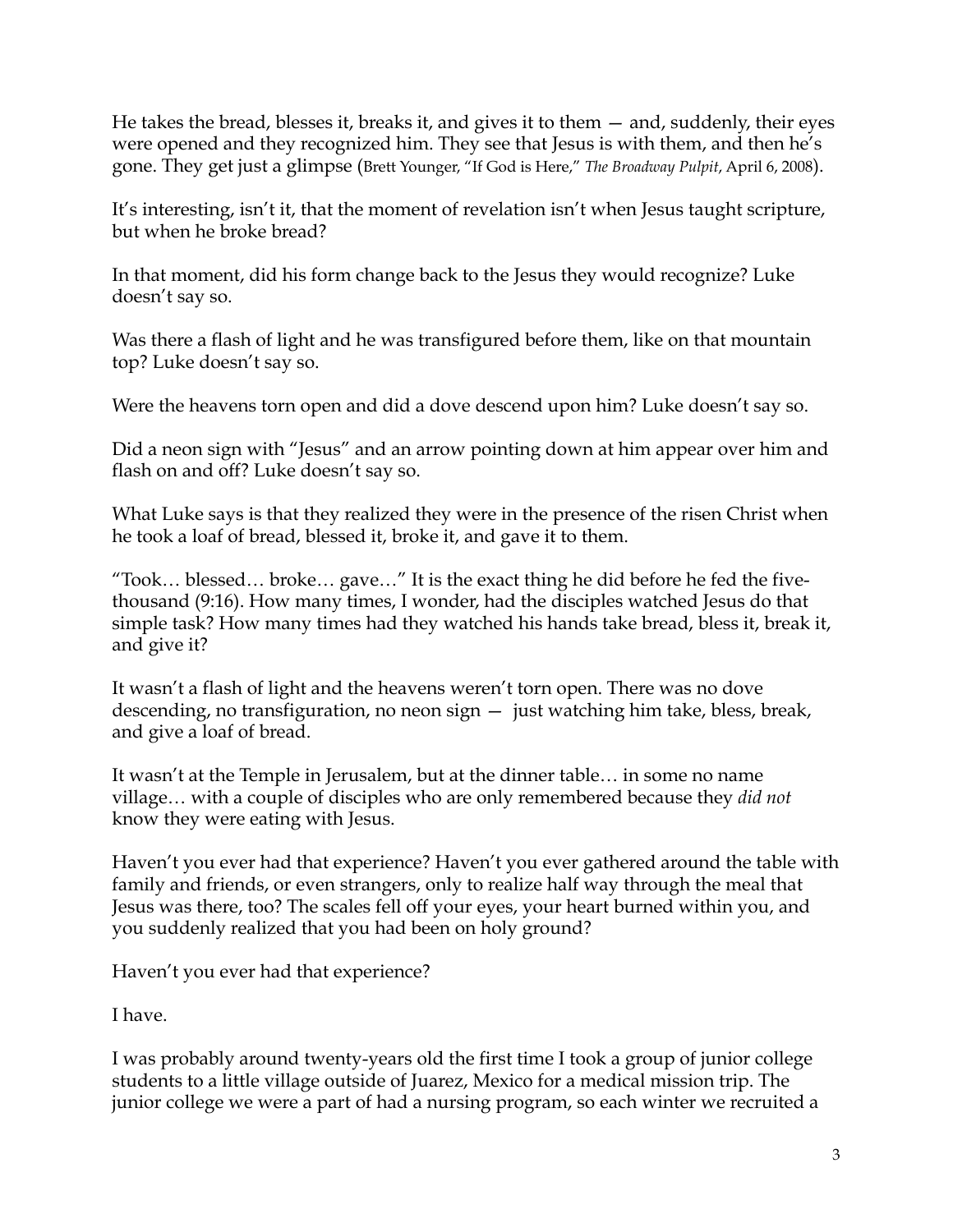couple of local medical doctors, several soon-to-be nurses from the nursing program, and a few unskilled laborers (like myself) to go set up shop in some of the poorest villages and offer a free medical clinic for the day.

I don't even remember the name of the village, but I'll never forget the sight when we pulled up to that half finished church building at 6:30 AM that first morning, and there were already about 100 people lined up waiting to be seen.

We piled out of our vans and we began setting up the makeshift clinic. Being unskilled labor, my job was quite simple: lift heavy boxes, set up tables, and keep small children entertained while their parents saw the doctors and nurses.

Because I had just enough Spanish to get myself in trouble, I was asked to man the "pharmacy" for a very brief stint. I filled prescriptions and tried explain to patients how to administer their medications. This only lasted until I met with a patient being treated for an eye infection. I was to prescribe her some antibacterial eyedrops and to tell her "*Pone dos gotas in sus ojos.*" That is, "Place two drops in your eyes." But instead of telling her to place *dos gotas*, two drops, in her eyes, I told her to place *dos gatos*, two cats, in her eyes. She looked at me like, "What kind of crazy, voodoo medicine is this?" and I was quickly relieved of my duties as the resident pharmacist.

So I was placed back on "heavy things and children" duty — that is, until lunch time.

Around noon, word came to us that the village had prepared lunch for us and that we ought to take a break to go eat. The skilled-labor (our doctors and nurses) refused to break with so many patients still waiting to be seen. So, I gathered up all the unskilled labor and took them over to the community square, where they had set up lunch for us.

As we walked in, the whole room, filled with a couple hundred people, stood and applauded us — though most of us had done nothing more than play soccer with kids all morning. They showed us to the food and invited us to fix our plates first. We did. Then they showed us to the table of honor in the middle of the room and asked us to be seated. We were. They invited us to begin eating. So we did.

And about halfway through my plate, I looked up and realized we were the only ones eating. Of the 200 people in the room, the only people eating were the ones who could afford doctors of our own, college tuition, and all the food we wanted. This community was so poor that even when they pooled their money together, they could not provide enough chicken for everyone — only for their guests of honor.

They all turned out to celebrate *us* and to watch us eat the food they could not afford for themselves, but had purchased, prepared, and served to us. The people of that village had *taken* what little they had and they *blessed* it and they *broke* it and they *gave* it to us.